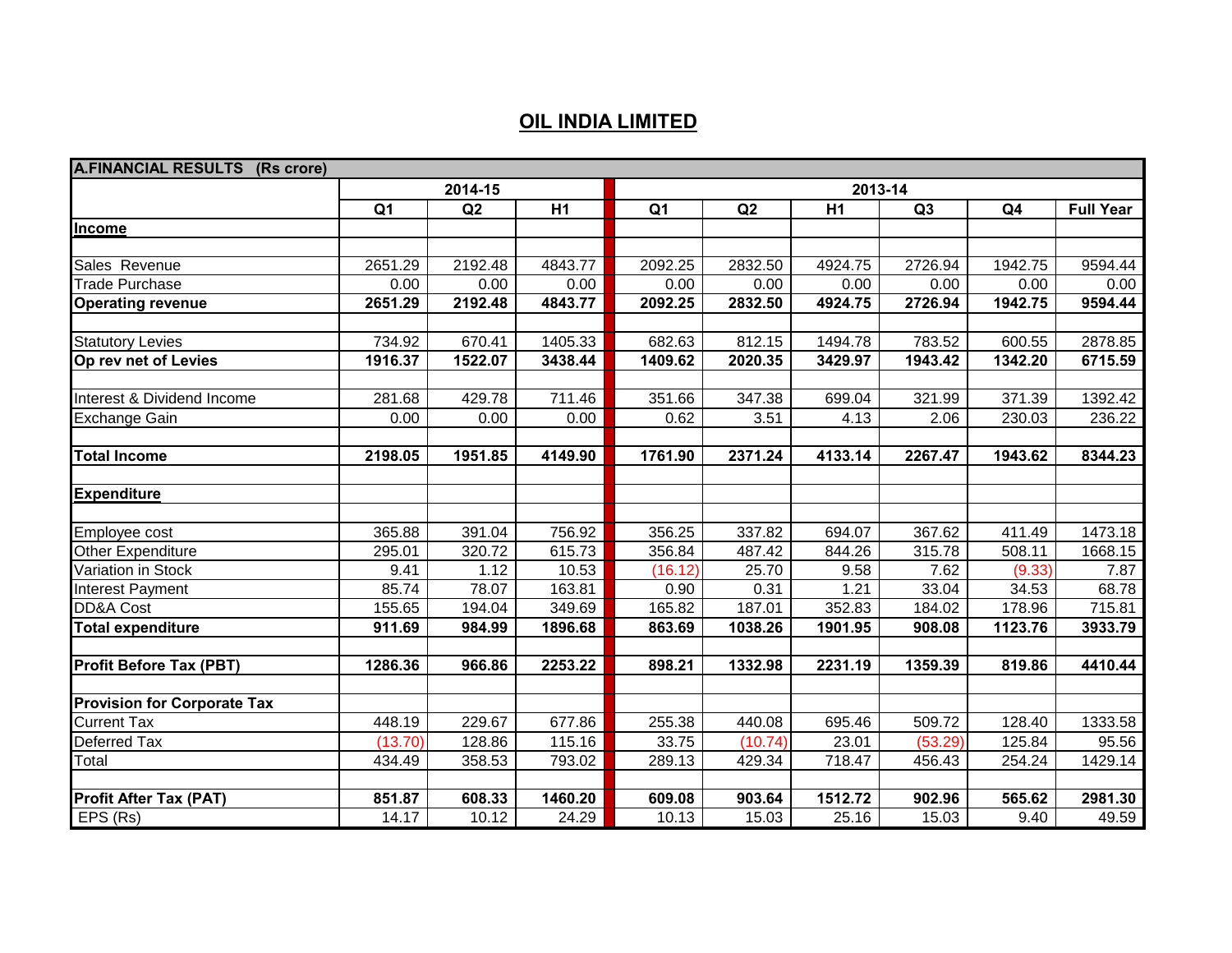| <b>B.PHYSICAL QTY</b> |                |         |        |                |         |                |        |        |                  |
|-----------------------|----------------|---------|--------|----------------|---------|----------------|--------|--------|------------------|
|                       |                | 2014-15 |        |                | 2013-14 |                |        |        |                  |
|                       | Q <sub>1</sub> | Q2      | H1     | Q <sub>1</sub> | Q2      | H <sub>1</sub> | Q3     | Q4     | <b>Full Year</b> |
| 1. Production         |                |         |        |                |         |                |        |        |                  |
| Crude Oil (MMT)       |                |         |        |                |         |                |        |        |                  |
| $-$ OIL               | 0.833          | 0.868   | 1.701  | 0.889          | 0.904   | 1.793          | 0.881  | 0.776  | 3.450            |
| - JV                  | 0.008          | 0.007   | 0.015  | 0.010          | 0.009   | 0.019          | 0.008  | 0.008  | 0.036            |
| Condensate            | 0.003          | 0.004   | 0.007  | 0.004          | 0.003   | 0.007          | 0.005  | 0.004  | 0.016            |
| Total (incl. JV)      | 0.844          | 0.879   | 1.723  | 0.903          | 0.916   | 1.819          | 0.894  | 0.788  | 3.502            |
| Gas (BCM)             |                |         |        |                |         |                |        |        |                  |
| - OIL                 | 0.677          | 0.694   | 1.371  | 0.657          | 0.666   | 1.323          | 0.679  | 0.624  | 2.626            |
| $-JV$                 | 0.000          | 0.000   | 0.000  | 0.000          | 0.000   | 0.000          | 0.000  | 0.000  | 0.000            |
| Total (incl. JV)      | 0.677          | 0.694   | 1.371  | 0.657          | 0.666   | 1.323          | 0.679  | 0.624  | 2.626            |
|                       |                |         |        |                |         |                |        |        |                  |
| O+OEG (MMT)           | 1.521          | 1.573   | 3.094  | 1.560          | 1.582   | 3.142          | 1.573  | 1.412  | 6.128            |
|                       |                |         |        |                |         |                |        |        |                  |
| LPG (TMT)             | 9.194          | 10.358  | 19.552 | 10.663         | 11.214  | 21.877         | 12.252 | 12.511 | 46.640           |
| 2.Sales               |                |         |        |                |         |                |        |        |                  |
| Crude Oil (MMT)       |                |         |        |                |         |                |        |        |                  |
| - OIL                 | 0.826          | 0.850   | 1.676  | 0.851          | 0.914   | 1.765          | 0.882  | 0.772  | 3.419            |
| - JV                  | 0.008          | 0.007   | 0.015  | 0.010          | 0.009   | 0.019          | 0.009  | 0.008  | 0.036            |
| Condensate            | 0.003          | 0.004   | 0.007  | 0.004          | 0.003   | 0.007          | 0.005  | 0.004  | 0.016            |
| Total (incl. JV)      | 0.837          | 0.861   | 1.698  | 0.865          | 0.926   | 1.791          | 0.896  | 0.784  | 3.471            |
| Gas Sales (BCM)       |                |         |        |                |         |                |        |        |                  |
| - OIL                 | 0.548          | 0.559   | 1.107  | 0.522          | 0.530   | 1.052          | 0.545  | 0.494  | 2.090            |
| - JV                  | 0.000          | 0.000   | 0.000  | 0.000          | 0.000   | 0.000          | 0.000  | 0.000  | 0.000            |
| Total (incl. JV)      | 0.548          | 0.559   | 1.107  | 0.522          | 0.530   | 1.052          | 0.545  | 0.494  | 2.090            |
|                       |                |         |        |                |         |                |        |        |                  |
| LPG (TMT)             | 9.538          | 10.168  | 19.706 | 10.270         | 11.772  | 22.042         | 12.197 | 12.548 | 46.786           |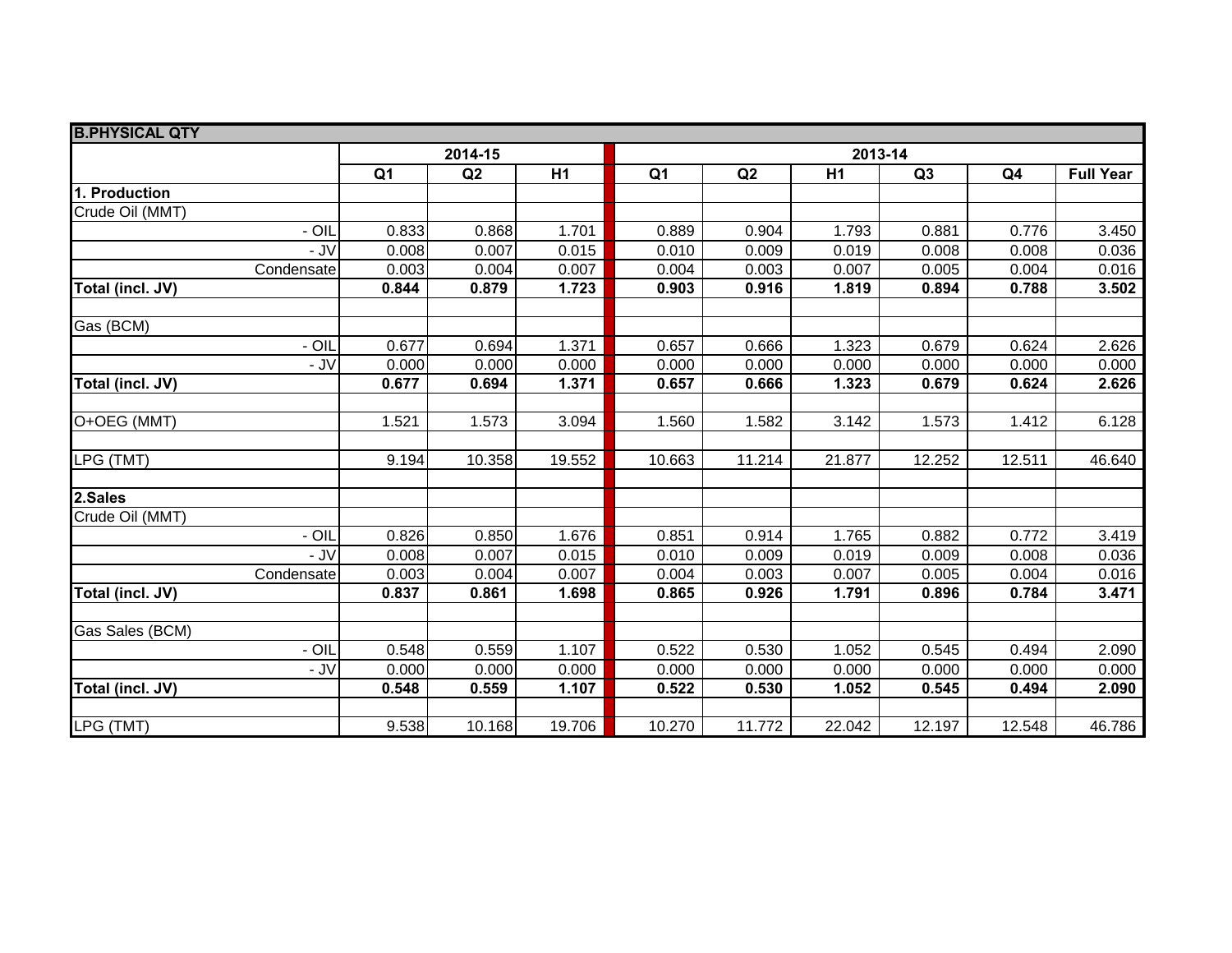| <b>C. FINANCIAL FIGURES (Rs crore)</b> |                |         |                |                |         |         |         |         |                  |  |
|----------------------------------------|----------------|---------|----------------|----------------|---------|---------|---------|---------|------------------|--|
|                                        | 2014-15        |         |                |                | 2013-14 |         |         |         |                  |  |
|                                        | Q <sub>1</sub> | Q2      | H <sub>1</sub> | Q <sub>1</sub> | Q2      | H1      | Q3      | Q4      | <b>Full Year</b> |  |
| <b>Crude Oil Sales</b>                 |                |         |                |                |         |         |         |         |                  |  |
| - Excl JV                              | 1985.12        | 1504.03 | 3489.15        | 1505.70        | 2189.00 | 3694.70 | 2071.64 | 1344.66 | 7111.00          |  |
| -JV                                    | 33.52          | 28.28   | 61.80          | 35.36          | 41.79   | 77.15   | 39.09   | 35.21   | 151.45           |  |
| Total (incl. JV)                       | 2018.64        | 1532.31 | 3550.95        | 1541.06        | 2230.79 | 3771.85 | 2110.73 | 1379.87 | 7262.45          |  |
| <b>Gas Sales</b>                       |                |         |                |                |         |         |         |         |                  |  |
| - Excl JV                              | 348.2          | 359.47  | 707.67         | 295.57         | 339.40  | 634.97  | 349.87  | 319.24  | 1304.08          |  |
| -J $V$                                 | 0.00           | 0.00    | 0.00           | 0.00           | 0.00    | 0.00    | 0.00    | 0.00    | 0.00             |  |
| Total (incl. JV)                       | 348.20         | 359.47  | 707.67         | 295.57         | 339.40  | 634.97  | 349.87  | 319.24  | 1304.08          |  |
|                                        |                |         |                |                |         |         |         |         |                  |  |
| LPG                                    | 35.45          | 35.57   | 71.02          | 23.76          | 30.31   | 54.07   | 40.15   | 12.38   | 106.60           |  |
| Condensate                             | 21.25          | 26.56   | 47.81          | 24.87          | 21.29   | 46.16   | 31.01   | 28.94   | 106.11           |  |
| <b>Transportation Income</b>           | 87.19          | 101.80  | 188.99         | 90.10          | 87.97   | 178.07  | 71.78   | 79.39   | 329.24           |  |
| Total Excl. JV                         | 143.89         | 163.93  | 307.82         | 138.73         | 139.57  | 278.30  | 142.94  | 120.71  | 541.95           |  |
| JV Share                               | 0.00           |         | 0.00           | 0.00           | 0.00    | 0.00    | 0.00    | 0.00    | 0.00             |  |
| Total Incl. JV                         | 143.89         | 163.93  | 307.82         | 138.73         | 139.57  | 278.30  | 142.94  | 120.71  | 541.95           |  |
|                                        |                |         |                |                |         |         |         |         |                  |  |
| Income from Renewable resources        | 21.37          | 22.93   | 44.30          | 14.68          | 17.37   | 32.05   | 7.37    | 16.70   | 56.12            |  |
|                                        |                |         |                |                |         |         |         |         |                  |  |
| Income from OFC Fibre Leasing          | 2.36           | 2.32    | 4.68           | 4.35           | 2.44    | 6.79    | 0.99    | 2.31    | 10.09            |  |
|                                        |                |         |                |                |         |         |         |         |                  |  |
| <b>Sale Revenue</b>                    | 2534.46        | 2080.96 | 4615.42        | 1994.39        | 2729.57 | 4723.96 | 2611.90 | 1838.83 | 9174.69          |  |
|                                        |                |         |                |                |         |         |         |         |                  |  |
| Claim towards Natural Gas Subsidy      | 113.71         | 110.59  | 224.30         | 95.11          | 100.89  | 196.00  | 113.01  | 97.62   | 406.63           |  |
| Income from Services                   | 3.12           | 0.93    | 4.05           | 2.75           | 2.04    | 4.79    | 2.03    | 6.30    | 13.12            |  |
| <b>Other Operating Income</b>          | 116.83         | 111.52  | 228.35         | 97.86          | 102.93  | 200.79  | 115.04  | 103.92  | 419.75           |  |
|                                        |                |         |                |                |         |         |         |         |                  |  |
| <b>Revenue from operations</b>         | 2651.29        | 2192.48 | 4843.77        | 2092.25        | 2832.50 | 4924.75 | 2726.94 | 1942.75 | 9594.44          |  |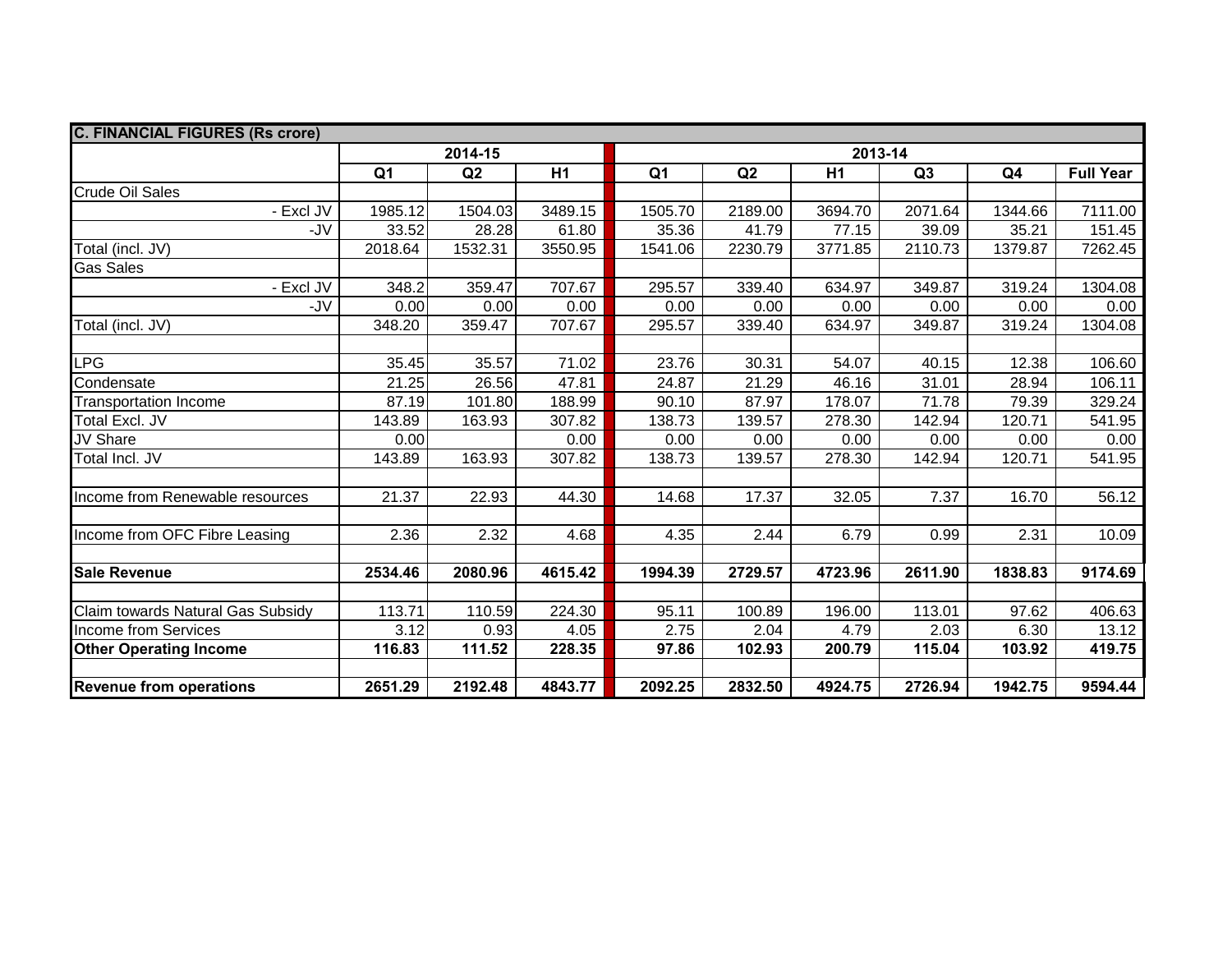| <b>D. CRUDE OIL PRICE &amp; SUBSIDY</b>                        |                |          |                |                |          |          |          |                |                  |
|----------------------------------------------------------------|----------------|----------|----------------|----------------|----------|----------|----------|----------------|------------------|
|                                                                |                | 2014-15  |                |                |          |          | 2013-14  |                |                  |
|                                                                | Q <sub>1</sub> | Q2       | H1             | Q <sub>1</sub> | Q2       | H1       | Q3       | Q <sub>4</sub> | <b>Full Year</b> |
| 1. Crude Oil Price in USD/BBL                                  |                |          |                |                |          |          |          |                |                  |
| (USD/BBL)                                                      |                |          |                |                |          |          |          |                |                  |
| Pre - Discount                                                 | 108.35         | 101.25   | 104.74         | 101.88         | 108.33   | 105.59   | 108.11   | 106.55         | 106.40           |
| Less: Discount                                                 | 56.00          | 56.00    | 56.00          | 56.00          | 56.00    | 56.00    | 56.00    | 69.19          | 59.30            |
| Post Discount                                                  | 52.35          | 45.25    | 48.74          | 45.88          | 52.33    | 49.59    | 52.11    | 37.36          | 47.10            |
|                                                                |                |          |                |                |          |          |          |                |                  |
| Post Discount-(Rs/BBL)                                         | 3130.53        | 2742.60  | 2934.15        | 2566.07        | 3257.54  | 2930.27  | 3233.43  | 2308.10        | 2849.55          |
| <b>Exchange Rate</b>                                           | 59.80          | 60.61    | 60.20          | 55.93          | 62.25    | 59.09    | 62.05    | 61.78          | 60.50            |
|                                                                |                |          |                |                |          |          |          |                |                  |
| 2. Impact of Under Recovery (Rs crore)                         |                |          |                |                |          |          |          |                |                  |
| <b>Subsidy Discount</b>                                        | 1846.55        | 2238.30  | 4084.85        | 1982.06        | 2233.70  | 4215.76  | 2173.48  | 2347.60        | 8736.84          |
| <b>Statutory Levies</b>                                        | 304.61         | 369.71   | 674.32         | 325.67         | 366.92   | 692.59   | 356.67   | 378.44         | 1427.70          |
| Impact on PBT                                                  | 1541.94        | 1868.59  | 3410.53        | 1656.39        | 1866.78  | 3523.17  | 1816.81  | 1969.16        | 7309.14          |
| Impact on PAT                                                  | 1021.23        | 1188.97  | 2210.20        | 1123.03        | 1265.64  | 2388.67  | 1204.11  | 1347.96        | 4940.74          |
|                                                                |                |          |                |                |          |          |          |                |                  |
| 3. Upstream Share of Under Recovery (Rs crore)                 |                |          |                |                |          |          |          |                |                  |
| <b>ONGC</b>                                                    | 13200.10       | 13641.25 | 26841.35       | 12621.78       | 13796.04 | 26417.82 | 13764.11 | 16202.36       | 56384.29         |
| OIL                                                            | 1846.55        | 2238.30  | 4084.85        | 1982.06        | 2233.70  | 4215.76  | 2173.48  | 2347.61        | 8736.85          |
| <b>GAIL</b>                                                    | 500.00         | 500.00   | 1000.00        | 700.00         | 700.00   | 1400.00  | 0.00     | 500.00         | 1900.00          |
|                                                                |                |          |                |                |          |          |          |                |                  |
| Total                                                          | 15546.65       | 16379.55 | 31926.2        | 15303.84       | 16729.74 | 32033.58 | 15937.59 | 19049.97       | 67021.14         |
|                                                                |                |          |                |                |          |          |          |                |                  |
| 4. Distribution of Upstream Share of Under Recovery (Rs crore) |                |          |                |                |          |          |          |                |                  |
| <b>IOCL</b>                                                    | 8107.21        | 9097.81  | 17205.02       | 8151.77        | 8634.14  | 16785.91 | 8261.30  | 9626.38        | 34673.59         |
| <b>BPCL</b>                                                    | 3830.56        | 3530.79  | 7361.35        | 3666.36        | 4186.63  | 7852.99  | 3971.31  | 3752.48        | 15576.78         |
| <b>HPCL</b>                                                    | 3608.88        | 3750.95  | 7359.83        | 3485.71        | 3908.97  | 7394.68  | 3704.98  | 5671.11        | 16770.77         |
|                                                                |                |          |                |                |          |          |          |                |                  |
| <b>Total</b>                                                   | 15546.65       | 16379.55 | 31926.20       | 15303.84       | 16729.74 | 32033.58 | 15937.59 | 19049.97       | 67021.14         |
|                                                                |                |          |                |                |          |          |          |                |                  |
| 5. Distribution of OIL's Share of Under Recovery (Rs crore)    |                |          |                |                |          |          |          |                |                  |
| <b>TOCL</b>                                                    | 762.00         | 910.26   | 1672.26        | 1037.94        | 1034.95  | 2072.89  | 960.74   | 984.04         | 4017.67          |
| <b>BPCL</b>                                                    | 1084.55        | 1328.04  | 2412.59        | 944.12         | 1198.75  | 2142.87  | 1212.74  | 1363.57        | 4719.18          |
| <b>HPCL</b>                                                    | 0.00           | 0.00     | $\overline{0}$ | 0.00           | 0.00     | 0.00     | 0.00     | 0.00           | 0.00             |
| Total                                                          | 1846.55        | 2238.30  | 4084.85        | 1982.06        | 2233.70  | 4215.76  | 2173.48  | 2347.61        | 8736.85          |